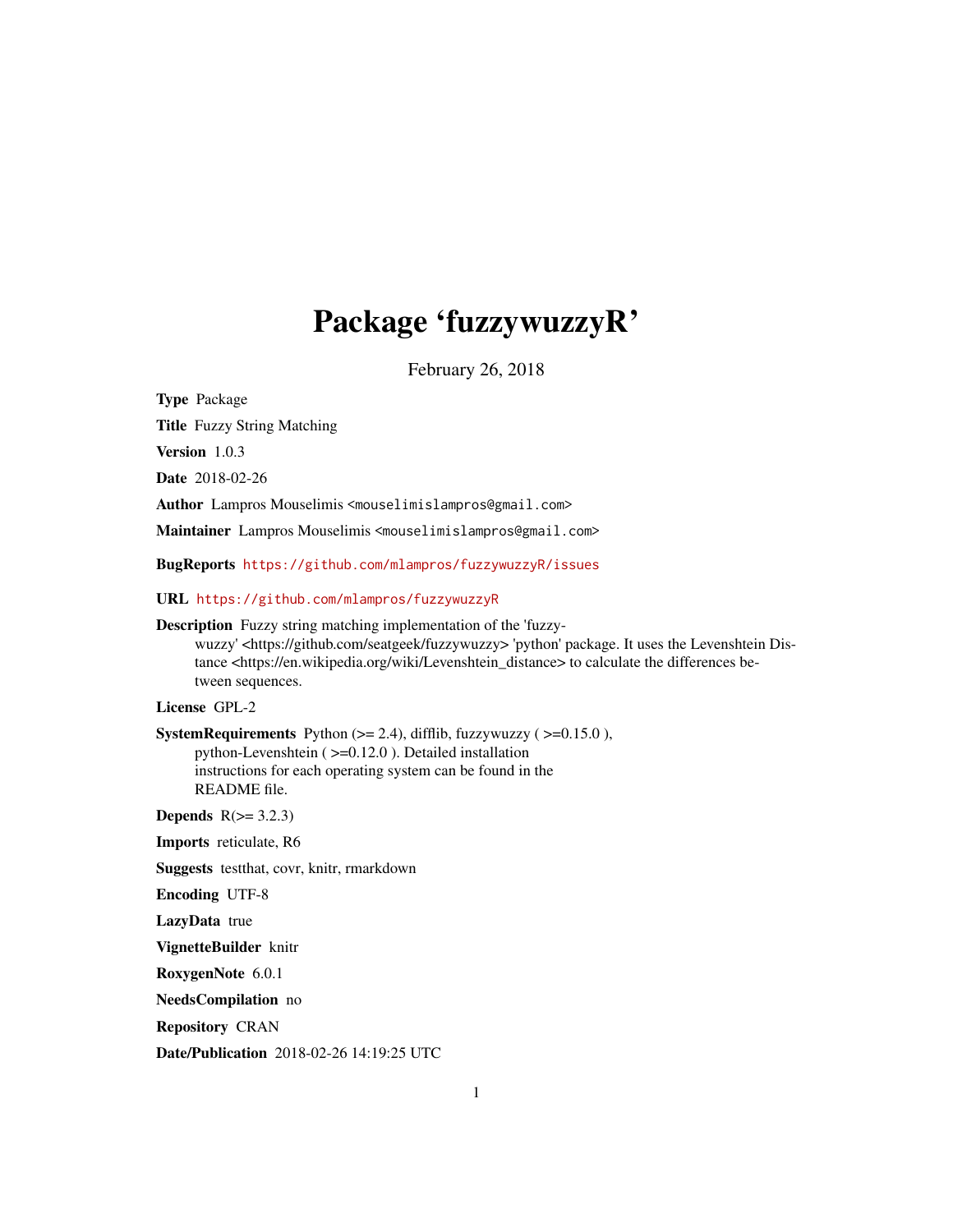## <span id="page-1-0"></span>R topics documented:

| Index | $\overline{14}$ |  |
|-------|-----------------|--|
|       |                 |  |
|       |                 |  |
|       |                 |  |
|       |                 |  |
|       |                 |  |
|       |                 |  |

check\_availability *This function checks if all relevant python modules are available*

#### Description

This function checks if all relevant python modules are available

#### Usage

check\_availability()

FuzzExtract *Fuzzy extraction from a sequence*

#### Description

Fuzzy extraction from a sequence

### Usage

# init <- FuzzExtract\$new(decoding = NULL)

#### Arguments

| decoding         | either NULL or a character string. If not NULL then the <i>decoding</i> parameter<br>takes one of the standard python encodings (such as 'utf-8'). See the <i>details</i> and<br><i>references</i> link for more information. |
|------------------|-------------------------------------------------------------------------------------------------------------------------------------------------------------------------------------------------------------------------------|
| string           | a character string.                                                                                                                                                                                                           |
| sequence_strings |                                                                                                                                                                                                                               |
|                  | a character string vector                                                                                                                                                                                                     |
|                  | contains_dupes a vector of strings that we would like to dedupe                                                                                                                                                               |
| processor        | either NULL or a function of the form $f(a) > b$ , where a is the query or indi-<br>vidual choice and b is the choice to be used in matching. See the examples for<br>more details.                                           |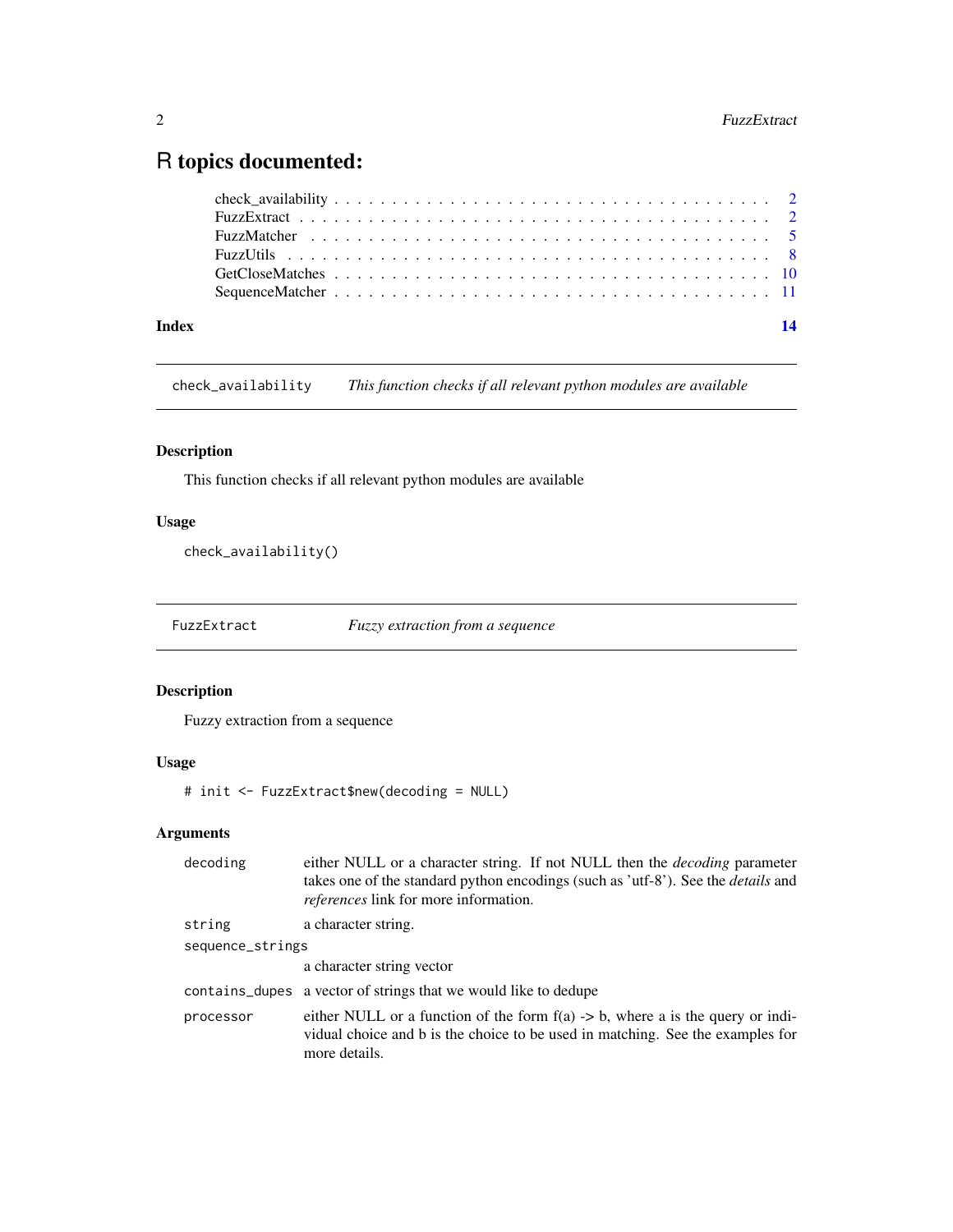#### FuzzExtract 3

| scorer       | a function for scoring matches between the query and an individual processed<br>choice. This should be a function of the form $f(query, choice) \rightarrow int$ . By default,<br>FuzzMatcher.WRATIO() is used and expects both query and choice to be strings.<br>See the examples for more details. |
|--------------|-------------------------------------------------------------------------------------------------------------------------------------------------------------------------------------------------------------------------------------------------------------------------------------------------------|
| limit        | An integer value for the maximum number of elements to be returned. Defaults<br>to $5L$                                                                                                                                                                                                               |
| score_cutoff | an integer value for the score threshold. No matches with a score less than this<br>number will be returned. Defaults to 0                                                                                                                                                                            |
| threshold    | the numerical value (0, 100) point at which we expect to find duplicates. De-<br>faults to 70 out of 100                                                                                                                                                                                              |

#### Format

An object of class R6ClassGenerator of length 24.

#### Details

the *decoding* parameter is useful in case of non-ascii character strings. If this parameter is not NULL then the *force\_ascii* parameter (if applicable) is internally set to FALSE. Decoding applies only to python 2 configurations, as in python 3 character strings are decoded to unicode by default.

the *Extract* method selects the best match of a character string vector. It returns a list with the match and it's score.

the *ExtractBests* method returns a list of the best matches for a sequence of character strings.

the *ExtractWithoutOrder* method returns the best match of a character string vector (in python it returns a generator of tuples containing the match and it's score).

the *ExtractOne* method finds the single best match above a score for a character string vector. This is a convenience method which returns the single best choice.

the *Dedupe* is a convenience method which takes a character string vector containing duplicates and uses fuzzy matching to identify and remove duplicates. Specifically, it uses the *Extract* method to identify duplicates that score greater than a user defined threshold. Then, it looks for the longest item in the duplicate vector since we assume this item contains the most entity information and returns that. It breaks string length ties on an alphabetical sort. Note: as the threshold DECREASES the number of duplicates that are found INCREASES. This means that the returned deduplicated list will likely be shorter. Raise the threshold for fuzzy\_dedupe to be less sensitive.

#### Methods

FuzzExtract\$new(decoding = NULL)

--------------

Extract(string = NULL, sequence\_strings = NULL, processor = NULL, scorer = NULL, limit = 5L)

--------------

ExtractBests(string = NULL, sequence\_strings = NULL, processor = NULL, scorer = NULL, score\_cutoff

--------------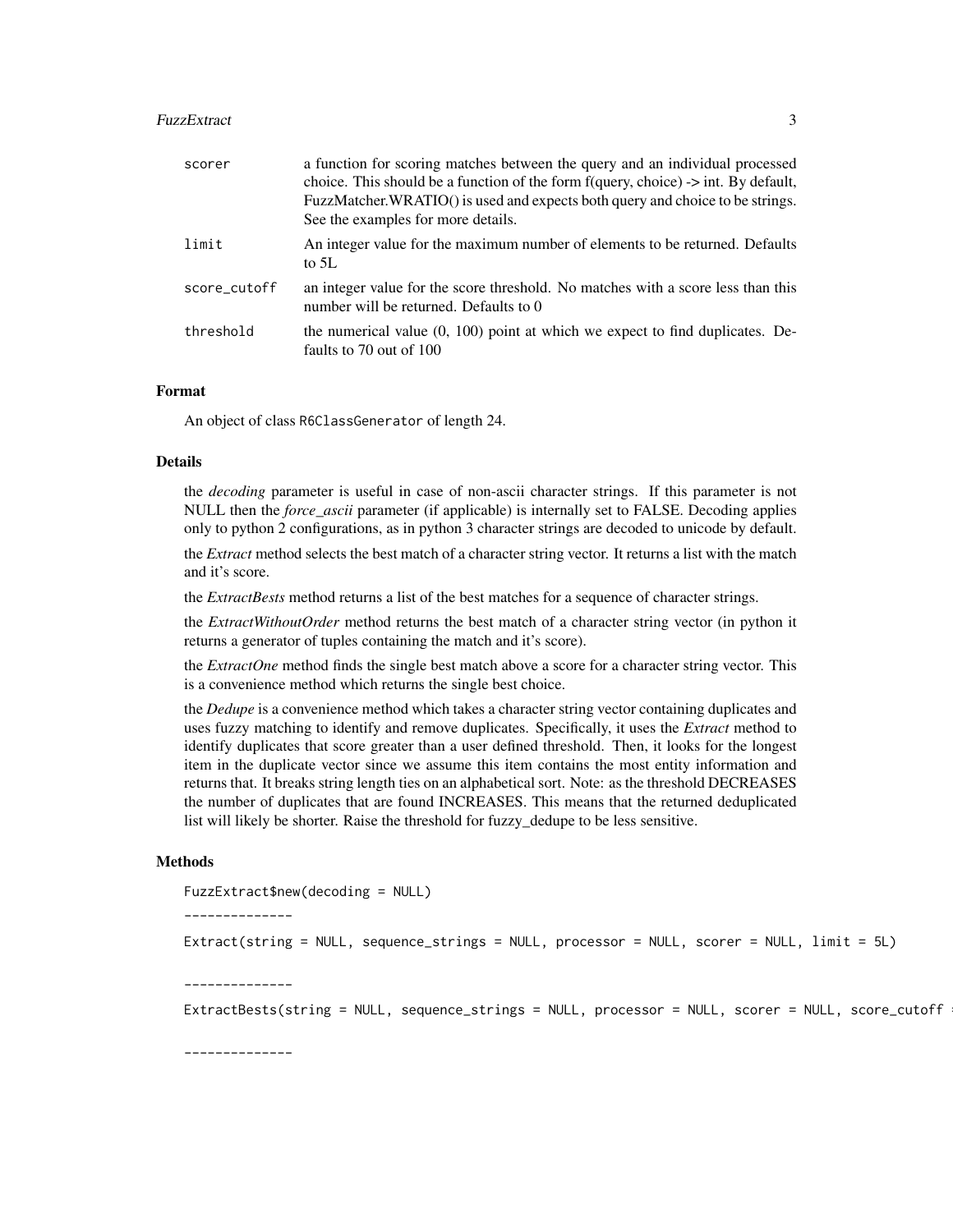```
ExtractWithoutOrder(string = NULL, sequence_strings = NULL, processor = NULL, scorer = NULL, score_
```
--------------

```
ExtractOne(string = NULL, sequence_strings = NULL, processor = NULL, scorer = NULL, score_cutoff =
```
--------------

Dedupe(contains\_dupes = NULL, threshold = 70L, scorer = NULL)

#### References

https://github.com/seatgeek/fuzzywuzzy/blob/master/fuzzywuzzy/process.py, https://docs.python.org/3/library/codecs.html# encodings

#### Examples

```
if (check_availability()) {
```
library(fuzzywuzzyR) word = "new york jets" choices = c("Atlanta Falcons", "New York Jets", "New York Giants", "Dallas Cowboys") duplicat = c('Frodo Baggins', 'Tom Sawyer', 'Bilbo Baggin', 'Samuel L. Jackson',

'F. Baggins', 'Frody Baggins', 'Bilbo Baggins')

```
#------------
# processor :
#------------
```

```
init_proc = FuzzUtils$new()
```
PROC = init\_proc\$Full\_process # class process-method

PROC1 = tolower # base R function

```
#---------
# scorer :
#---------
```
init\_scor = FuzzMatcher\$new()

SCOR = init\_scor\$WRATIO

```
init <- FuzzExtract$new()
```
init\$Extract(string = word, sequence\_strings = choices, processor = PROC, scorer = SCOR)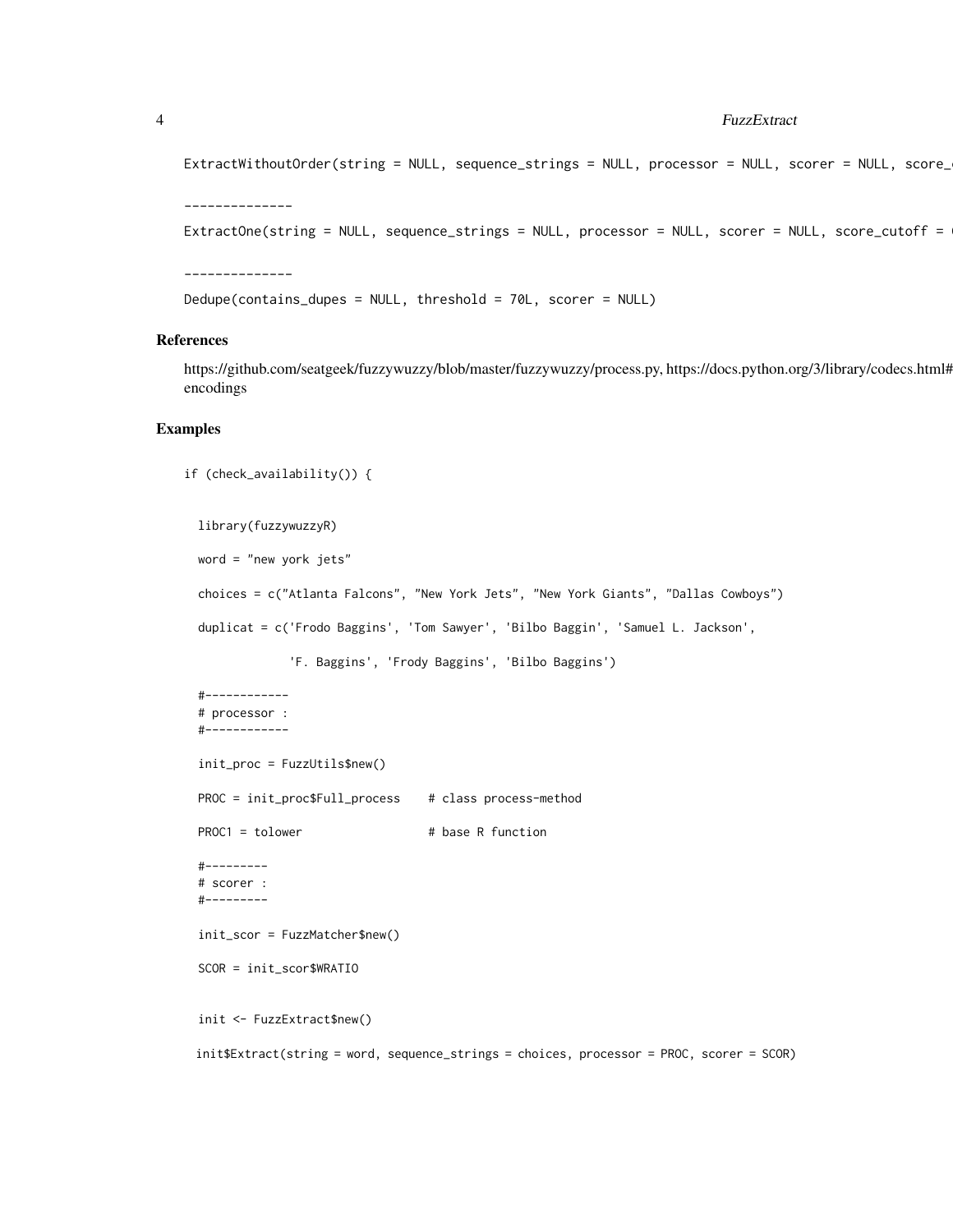```
init$ExtractBests(string = word, sequence_strings = choices, processor = PROC1,
                  score = SCOR, score_cutoff = 0L, limit = 2L)
init$ExtractWithoutOrder(string = word, sequence_strings = choices, processor = PROC,
                         scorer = SCOR, score_cutoff = 0L)
init$ExtractOne(string = word, sequence_strings = choices, processor = PROC,
                scorer = SCOR, score_cutoff = 0L)
init$Dedupe(contains_dupes = duplicat, threshold = 70L, scorer = SCOR)
```
FuzzMatcher *Fuzzy character string matching ( ratios )*

#### Description

}

Fuzzy character string matching ( ratios )

#### Usage

# init <- FuzzMatcher\$new(decoding = NULL)

#### Arguments

| decoding     | either NULL or a character string. If not NULL then the <i>decoding</i> parameter<br>takes one of the standard python encodings (such as 'utf-8'). See the <i>details</i> and<br>references link for more information. |
|--------------|------------------------------------------------------------------------------------------------------------------------------------------------------------------------------------------------------------------------|
| string1      | a character string.                                                                                                                                                                                                    |
| string2      | a character string.                                                                                                                                                                                                    |
| force_ascii  | allow only ASCII characters (force convert to ascii)                                                                                                                                                                   |
| full_process | either TRUE or FALSE. If TRUE then it process the string by : 1. removing all<br>but letters and numbers, 2. trim whitespace, 3. force to lower case                                                                   |

#### Format

An object of class R6ClassGenerator of length 24.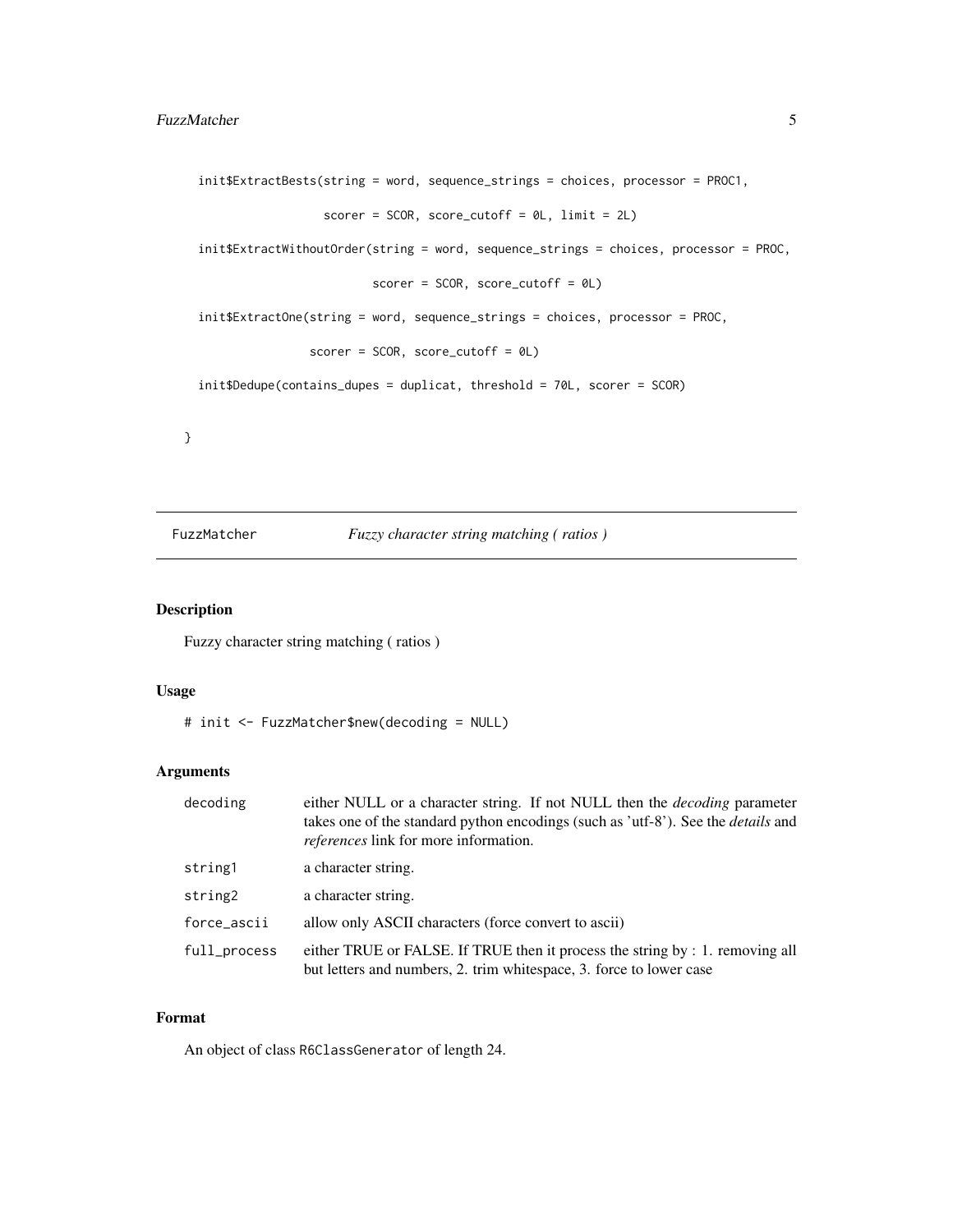#### Details

the *decoding* parameter is useful in case of non-ascii character strings. If this parameter is not NULL then the *force\_ascii* parameter (if applicable) is internally set to FALSE. Decoding applies only to python 2 configurations, as in python 3 character strings are decoded to unicode by default.

the *Partial\_token\_set\_ratio* method works in the following way : 1. Find all alphanumeric tokens in each string, 2. treat them as a set, 3. construct two strings of the form, <sorted\_intersection><sorted\_remainder>, 4. take ratios of those two strings, 5. controls for unordered partial matches (HERE partial match is TRUE)

the *Partial\_token\_sort\_ratio* method returns the ratio of the most similar substring as a number between 0 and 100 but sorting the token before comparing.

the *Ratio* method returns a ration in form of an integer value based on a SequenceMatcher-like class, which is built on top of the Levenshtein package (https://github.com/miohtama/python-Levenshtein)

the *QRATIO* method performs a quick ratio comparison between two strings. Runs full\_process from utils on both strings. Short circuits if either of the strings is empty after processing.

the *WRATIO* method returns a measure of the sequences' similarity between 0 and 100, using different algorithms. Steps in the order they occur : 1. Run full\_process from utils on both strings, 2. Short circuit if this makes either string empty, 3. Take the ratio of the two processed strings (fuzz.ratio), 4. Run checks to compare the length of the strings (If one of the strings is more than 1.5 times as long as the other use partial\_ratio comparisons - scale partial results by 0.9 - this makes sure only full results can return 100 - If one of the strings is over 8 times as long as the other instead scale by 0.6), 5. Run the other ratio functions (if using partial ratio functions call partial\_ratio, partial\_token\_sort\_ratio and partial\_token\_set\_ratio scale all of these by the ratio based on length otherwise call token\_sort\_ratio and token\_set\_ratio all token based comparisons are scaled by 0.95 - on top of any partial scalars) 6. Take the highest value from these results round it and return it as an integer.

the *UWRATIO* method returns a measure of the sequences' similarity between 0 and 100, using different algorithms. Same as WRatio but preserving unicode

the *UQRATIO* method returns a Unicode quick ratio. It calls *QRATIO* with force\_ascii set to FALSE.

the *Token\_sort\_ratio* method returns a measure of the sequences' similarity between 0 and 100 but sorting the token before comparing

the *Partial\_ratio* returns the ratio of the most similar substring as a number between 0 and 100.

the *Token set ratio* method works in the following way : 1. Find all alphanumeric tokens in each string, 2. treat them as a set, 3. construct two strings of the form, <sorted\_intersection><sorted\_remainder>, 4. take ratios of those two strings, 5. controls for unordered partial matches (HERE partial match is FALSE)

#### Methods

FuzzMatcher\$new(decoding = NULL)

--------------

Partial\_token\_set\_ratio(string1 = NULL, string2 = NULL, force\_ascii = TRUE, full\_process = TRUE)

--------------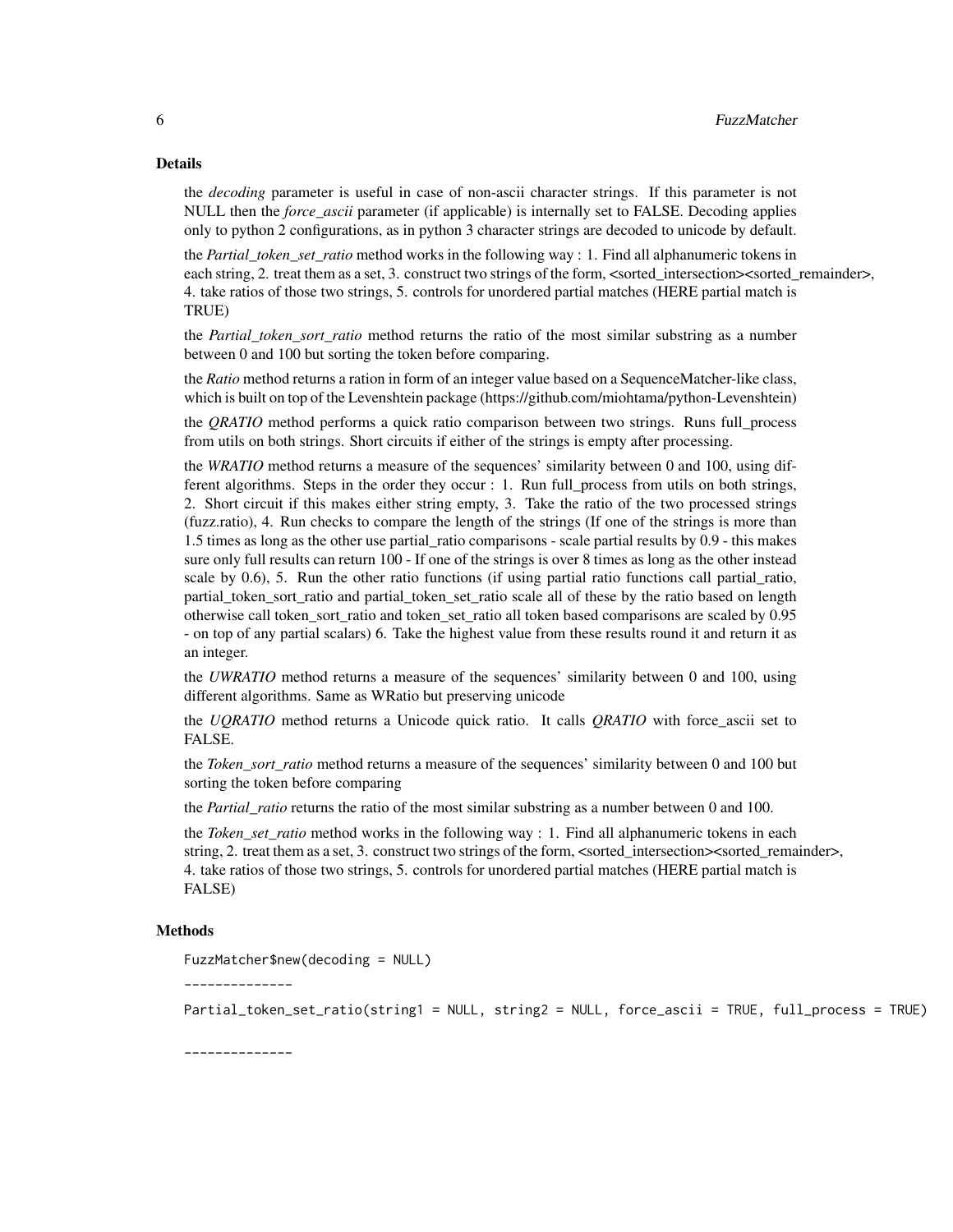#### FuzzMatcher 7

```
Partial_token_sort_ratio(string1 = NULL, string2 = NULL, force_ascii = TRUE, full_process = TRUE)
```

```
--------------
Ratio(string1 = NULL, string2 = NULL)
--------------
QRATIO(string1 = NULL, string2 = NULL, force_ascii = TRUE)
--------------
WRATIO(string1 = NULL, string2 = NULL, force_ascii = TRUE)
--------------
UWRATIO(string1 = NULL, string2 = NULL)
--------------
UQRATIO(string1 = NULL, string2 = NULL)
--------------
Token_sort_ratio(string1 = NULL, string2 = NULL, force_ascii = TRUE, full_process = TRUE)
--------------
Partial_ratio(string1 = NULL, string2 = NULL)
--------------
Token_set_ratio(string1 = NULL, string2 = NULL, force_ascii = TRUE, full_process = TRUE)
```
#### References

https://github.com/seatgeek/fuzzywuzzy/blob/master/fuzzywuzzy/fuzz.py, https://docs.python.org/3/library/codecs.html#sta encodings

#### Examples

```
if (check_availability()) {
```
library(fuzzywuzzyR)

```
s1 = "Atlanta Falcons"
```

```
s2 = "New York Jets"
```
init = FuzzMatcher\$new()

```
init$Partial_token_set_ratio(string1 = s1, string2 = s2, force_ascii = TRUE, full_process = TRUE)
init$Partial_token_sort_ratio(string1 = s1, string2 = s2, force_ascii = TRUE, full_process = TRUE)
init$Ratio(string1 = s1, string2 = s2)
```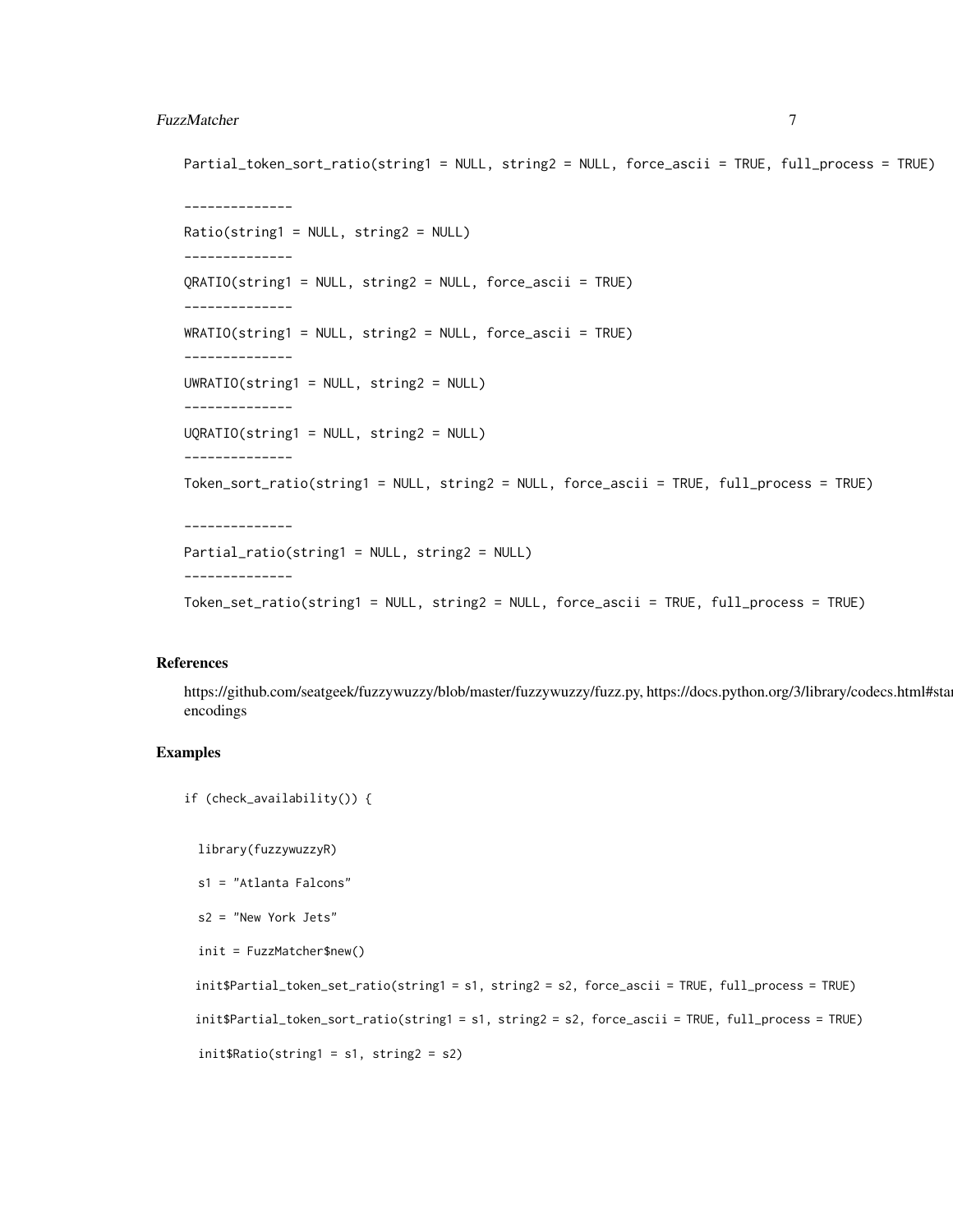```
init$QRATIO(string1 = s1, string2 = s2, force_ascii = TRUE)
init$WRATIO(string1 = s1, string2 = s2, force_ascii = TRUE)
init$UWRATIO(String1 = s1, string2 = s2)init$UQRATIO(string1 = s1, string2 = s2)
init$Token_sort_ratio(string1 = s1, string2 = s2, force_ascii = TRUE, full_process = TRUE)
init$Partial_ratio(string1 = s1, string2 = s2)
init$Token_set_ratio(string1 = s1, string2 = s2, force_ascii = TRUE, full_process = TRUE)
```
}

FuzzUtils *Utility functions*

#### Description

Utility functions

#### Usage

# init <- FuzzUtils\$new()

#### Arguments

| decoding    | either NULL or a character string. If not NULL then the <i>decoding</i> parameter<br>takes one of the standard python encodings (such as 'utf-8'). See the <i>details</i><br>and <i>references</i> link for more information (in this class it applies only to the<br><i>Full_process function</i> ) |
|-------------|------------------------------------------------------------------------------------------------------------------------------------------------------------------------------------------------------------------------------------------------------------------------------------------------------|
| string      | a character string.                                                                                                                                                                                                                                                                                  |
| string1     | a character string.                                                                                                                                                                                                                                                                                  |
| string2     | a character string.                                                                                                                                                                                                                                                                                  |
| input       | any kind of data type (applies to the <i>Ascidammit</i> method)                                                                                                                                                                                                                                      |
| force_ascii | allow only ASCII characters (force convert to ascii)                                                                                                                                                                                                                                                 |
| n           | a float number                                                                                                                                                                                                                                                                                       |

#### Format

An object of class R6ClassGenerator of length 24.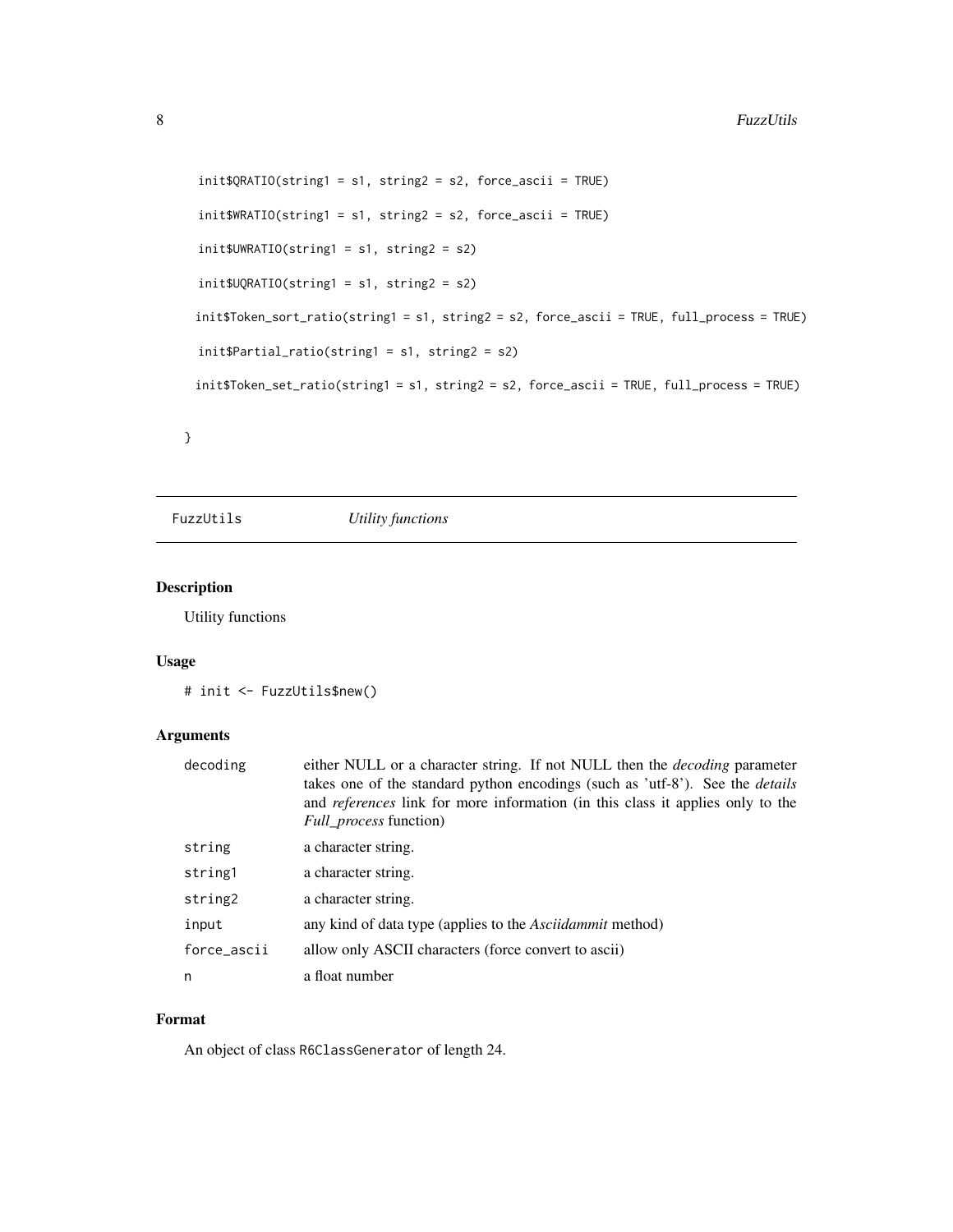#### FuzzUtils 9

#### Details

the *decoding* parameter is useful in case of non-ascii character strings. If this parameter is not NULL then the *force\_ascii* parameter (if applicable) is internally set to FALSE. Decoding applies only to python 2 configurations, as in python 3 character strings are decoded to unicode by default.

the *Full\_process* processes a string by : 1. removing all but letters and numbers, 2. trim whitespace, 3. force to lower case and 4. if force\_ascii == TRUE, force convert to ascii

the *INTR* method returns a correctly rounded integer

the *Make\_type\_consistent* method converts both objects if they aren't either both string or unicode instances to unicode

the *Asciidammit* performs ascii dammit using the following expression *bad\_chars = str("").join([chr(i) for i in range(128, 256)])*. Applies to any kind of R data type.

the *Asciionly* method returns the same result as the *Asciidammit* method but for character strings using the python *.translate()* function.

the *Validate\_string* method checks that the input has length and that length is greater than 0

Some of the utils functions are used as secondary methods in the *FuzzExtract* class. See the examples of the *FuzzExtract* class for more details.

#### Methods

```
FuzzUtils$new()
--------------
Full_process(string = NULL, force_ascii = TRUE, decoding = NULL)
--------------
INTR(n = 2.0)--------------
Make_type_consistent(string1 = NULL, string2 = NULL)
--------------
Asciidammit(input = NULL)
--------------
Asciionly(string = NULL)
--------------
```
#### References

Validate\_string(string = NULL)

https://github.com/seatgeek/fuzzywuzzy/blob/master/fuzzywuzzy/utils.py, https://docs.python.org/3/library/codecs.html#sta encodings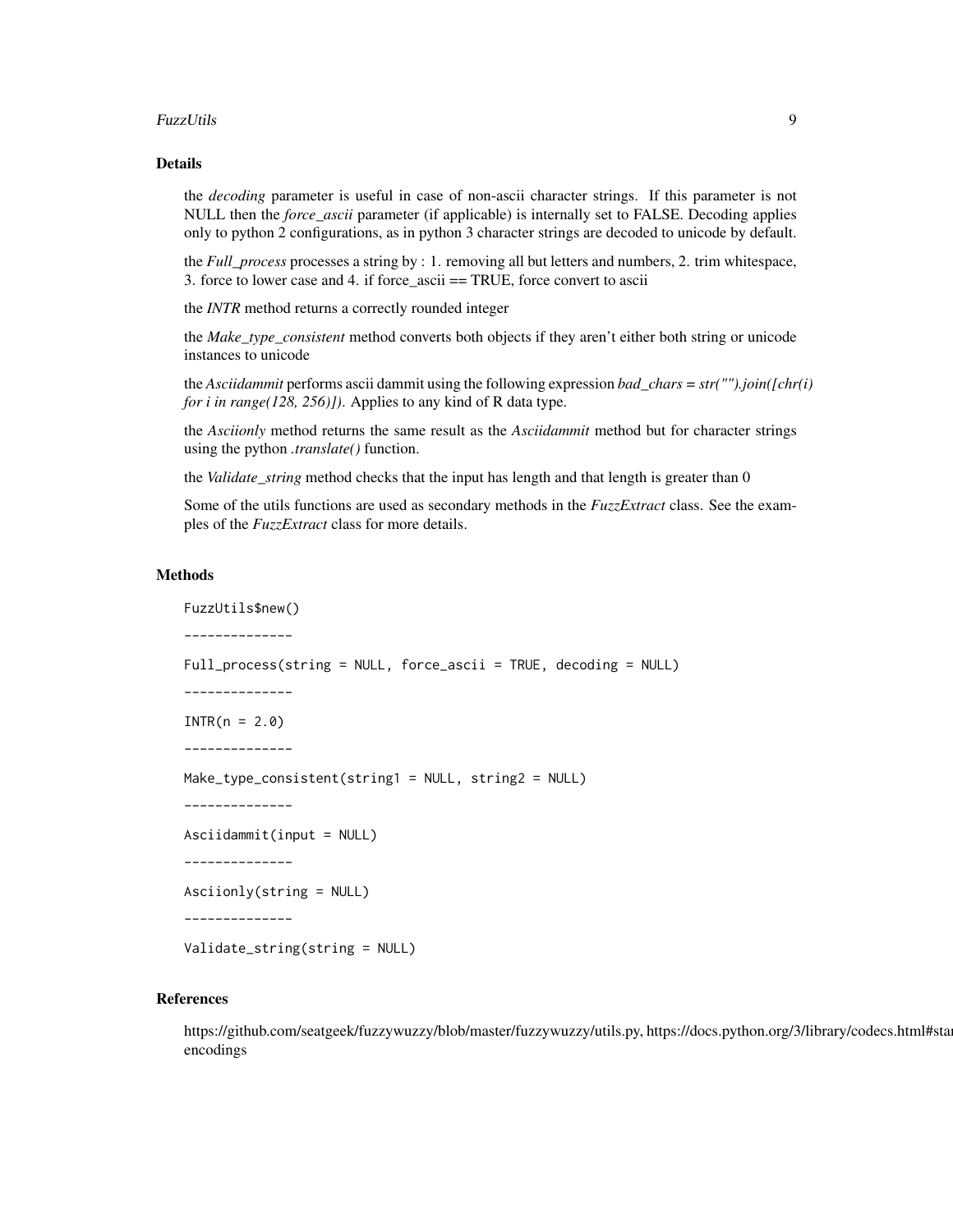#### Examples

```
if (check_availability()) {
 library(fuzzywuzzyR)
 s1 = 'Frodo Baggins'
 s2 = 'Bilbo Baggin'
 init = FuzzUtils$new()
 init$Full_process(string = s1, force_ascii = TRUE)
 init$INTR(n = 2.0)init$Make_type_consistent(string1 = s1, string2 = s2)
 #------------------------------------
 # 'Asciidammit' with character string
 #------------------------------------
 init$Asciidammit(input = s1)
 #----------------------------------------------------------------
 # 'Asciidammit' with data.frame(123) [ or any kind of data type ]
 #----------------------------------------------------------------
 init$Asciidammit(input = data.frame(123))
 init$Asciionly(string = s1)
 init$Validate_string(string = s2)
}
```
GetCloseMatches *Matches of character strings*

#### Description

Matches of character strings

#### Usage

```
GetCloseMatches(string = NULL, sequence_strings = NULL, n = 3L,
  cutoff = 0.6
```
<span id="page-9-0"></span>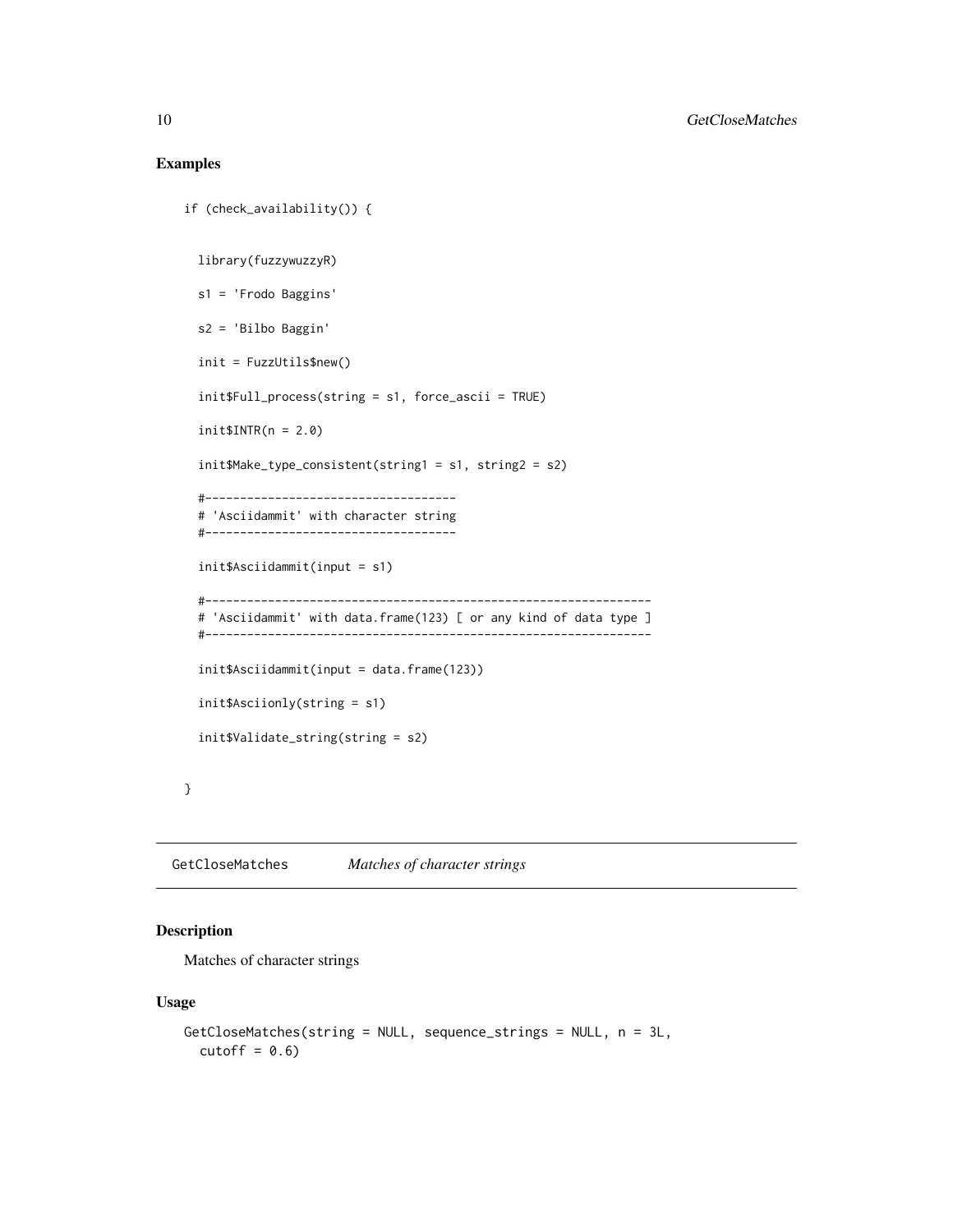#### <span id="page-10-0"></span>SequenceMatcher 11

#### Arguments

| string           | a character string.                                                                                                             |
|------------------|---------------------------------------------------------------------------------------------------------------------------------|
| sequence_strings |                                                                                                                                 |
|                  | a vector of character strings.                                                                                                  |
| n                | an integer value specifying the maximum number of close matches to return; n<br>must be greater than 0.                         |
| cutoff           | a float number in the range $[0, 1]$ , sequence_strings that don't score at least that<br>similar to <i>string</i> are ignored. |

#### Details

Returns a list of the best "good enough" matches. *string* is a sequence for which close matches are desired (typically a string), and *sequence\_strings* is a list of sequences against which to match *string* (typically a list of strings).

#### References

https://www.npmjs.com/package/difflib, http://stackoverflow.com/questions/10383044/fuzzy-stringcomparison

#### Examples

```
if (check_availability()) {
 library(fuzzywuzzyR)
 vec = c('Frodo Baggins', 'Tom Sawyer', 'Bilbo Baggin')
 str1 = 'Fra Bagg'
 GetCloseMatches(string = str1, sequence_strings = vec, n = 2L, cutoff = 0.6)
```
#### }

SequenceMatcher *Character string sequence matching*

#### Description

Character string sequence matching

#### Usage

```
# init <- SequenceMatcher$new(string1 = NULL, string2 = NULL)
```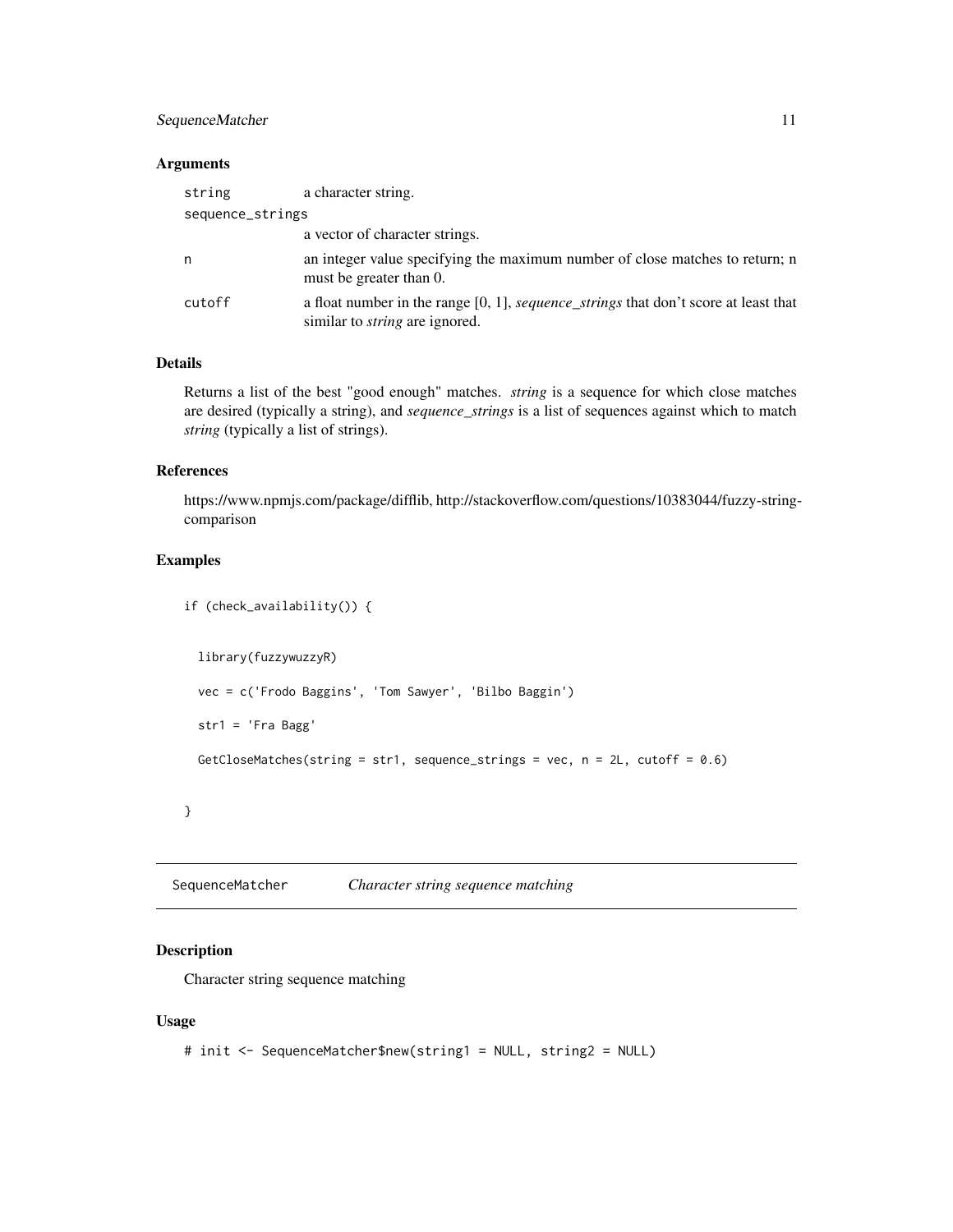#### Arguments

| string1 | a character string. |
|---------|---------------------|
| string2 | a character string. |

#### Format

An object of class R6ClassGenerator of length 24.

#### Details

the *ratio* method returns a measure of the sequences' similarity as a float in the range [0, 1]. Where T is the total number of elements in both sequences, and M is the number of matches, this is 2.0\*M / T. Note that this is 1.0 if the sequences are identical, and 0.0 if they have nothing in common. This is expensive to compute if getMatchingBlocks() or getOpcodes() hasn't already been called, in which case you may want to try quickRatio() or realQuickRatio() first to get an upper bound.

the *quick\_ratio* method returns an upper bound on ratio() relatively quickly.

the *real\_quick\_ratio* method returns an upper bound on ratio() very quickly.

the *get matching blocks* method returns a list of triples describing matching subsequences. Each triple is of the form [i, j, n], and means that  $a[i:i+n] = b[i;i+n]$ . The triples are monotonically increasing in i and j. The last triple is a dummy, and has the value [a.length, b.length, 0]. It is the only triple with  $n = 0$ . If [i, j, n] and [i', j', n'] are adjacent triples in the list, and the second is not the last triple in the list, then  $i+n$  != i' or  $j+n$  != j'; in other words, adjacent triples always describe non-adjacent equal blocks.

The *get\_opcodes* method returns a list of 5-tuples describing how to turn a into b. Each tuple is of the form [tag, i1, i2, j1, j2]. The first tuple has i1 =  $j1 = 0$ , and remaining tuples have i1 equal to the i2 from the preceding tuple, and, likewise, j1 equal to the previous j2. The tag values are strings, with these meanings: 'replace' a[i1:i2] should be replaced by  $b[j1:j2]$ . 'delete' a[i1:i2] should be deleted. Note that  $j1 == j2$  in this case. 'insert'  $b[j1:j2]$  should be inserted at  $a[i1:j1]$ . Note that i1  $== i2$  in this case. 'equal' a[i1:i2]  $== b[j1:j2]$  (the sub-sequences are equal).

#### Methods

SequenceMatcher\$new(string1 = NULL, string2 = NULL)

```
--------------
```
ratio()

```
--------------
```
quick\_ratio()

--------------

real\_quick\_ratio()

--------------

get\_matching\_blocks()

--------------

get\_opcodes()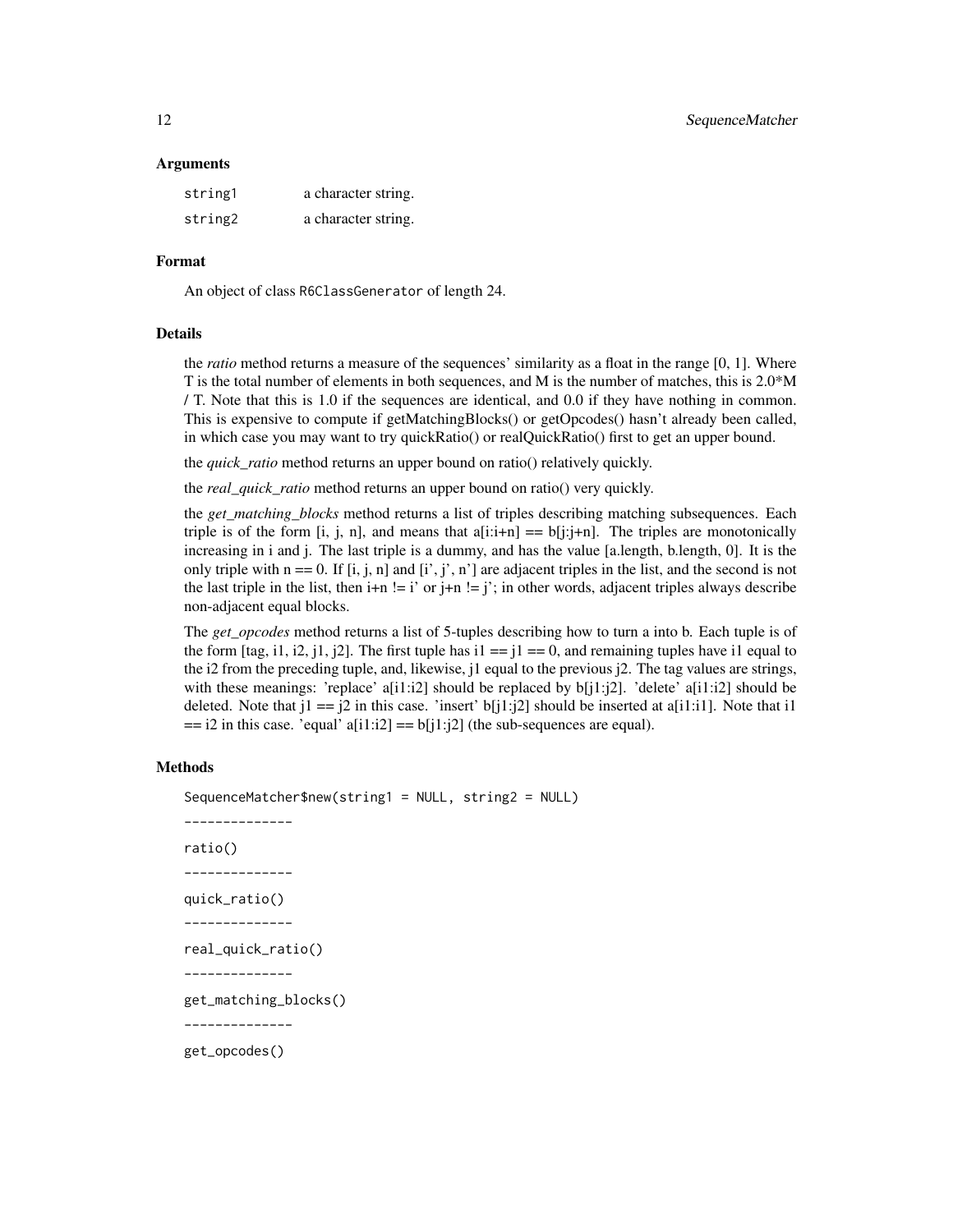#### SequenceMatcher 13

#### References

https://www.npmjs.com/package/difflib, http://stackoverflow.com/questions/10383044/fuzzy-stringcomparison

#### Examples

```
if (check_availability()) {
```
library(fuzzywuzzyR)

s1 = ' It was a dark and stormy night. I was all alone sitting on a red chair.'

s2 = ' It was a murky and stormy night. I was all alone sitting on a crimson chair.'

```
init = SequenceMatcher$new(string1 = s1, string2 = s2)
```
init\$ratio()

```
init$quick_ratio()
```

```
init$real_quick_ratio()
```
init\$get\_matching\_blocks()

init\$get\_opcodes()

| ×      |
|--------|
|        |
|        |
| ٠      |
|        |
| I<br>I |